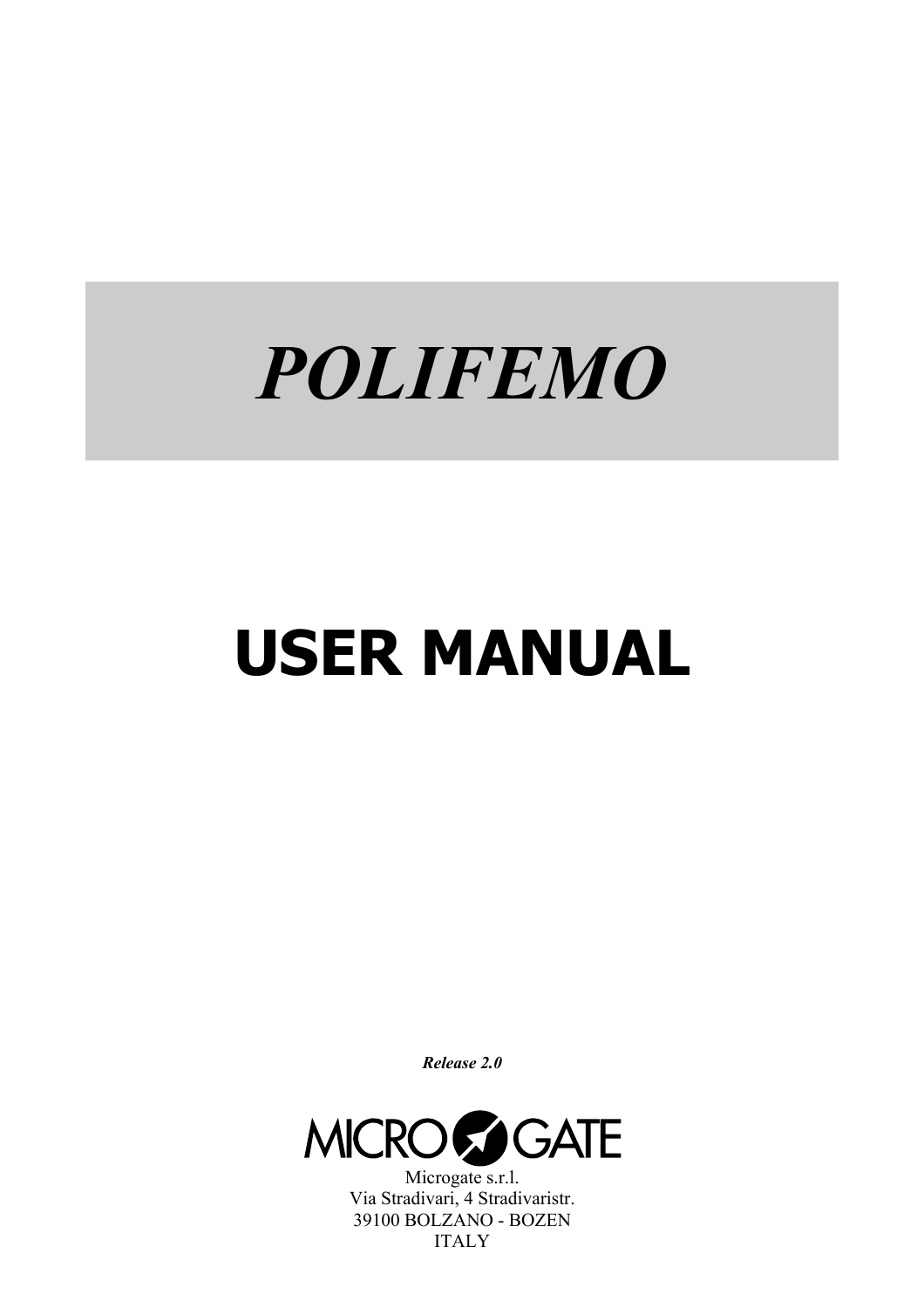

# 1. SUMMARY

| $\mathbf{1}$ . |  |
|----------------|--|
| $2^{\circ}$    |  |
| 3              |  |
|                |  |
| 4              |  |
| 41             |  |
|                |  |
| 51             |  |
| 52             |  |
| 6              |  |
| 61             |  |
|                |  |
|                |  |
|                |  |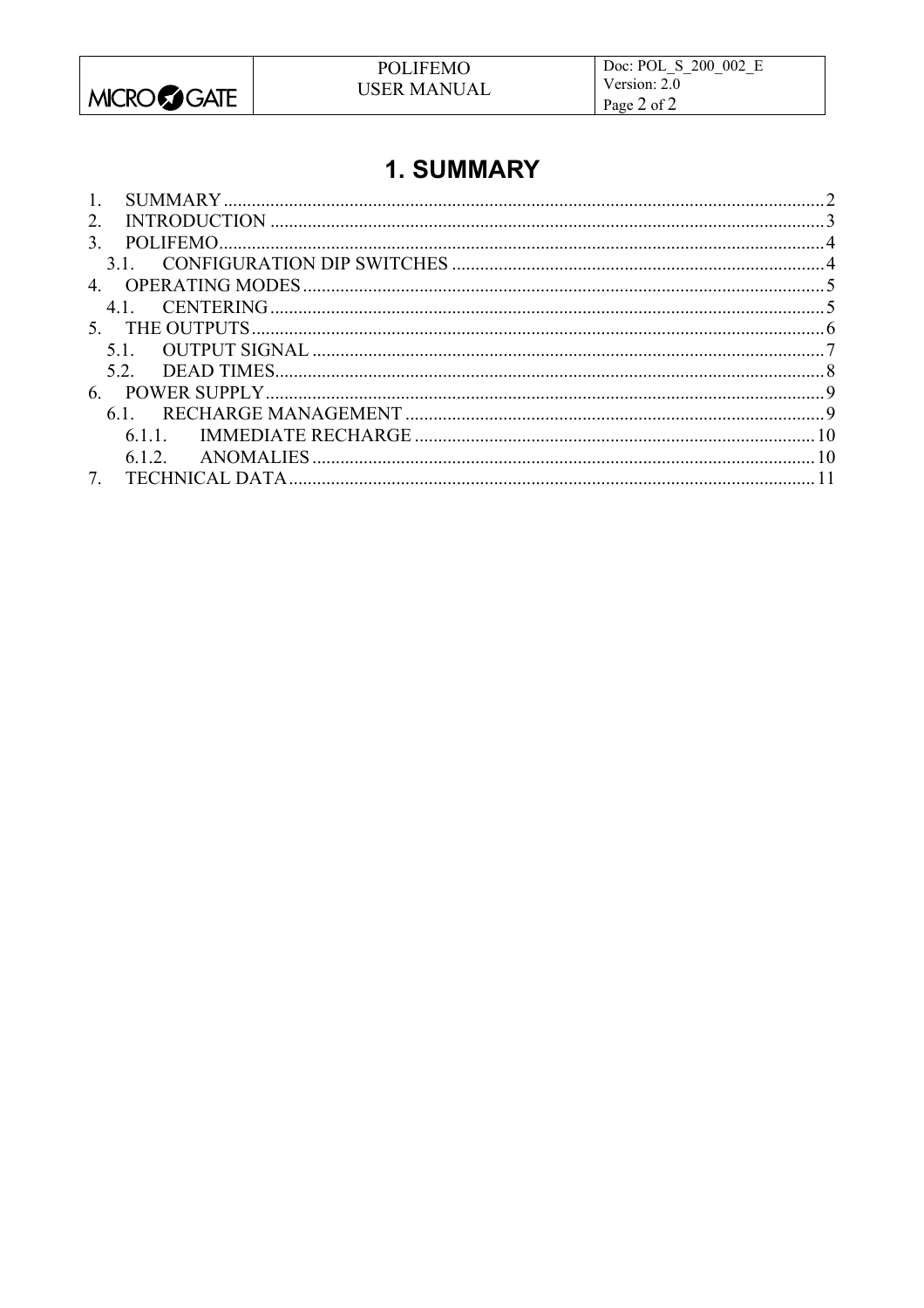

# **2. INTRODUCTION**

The new Microgate reflection photocell Polifemo is outstanding for its attractive design, conceived to meet the requirements of accident-prevention safety norms. Its unique optical design guarantees a high range and greater accuracy of measurement. In addition, special optical and electronic features guarantee maximum reliability also in poor external light conditions.

Internal power supply is provided by rechargeable batteries (the smartly 'smart' recharge circuit is built into the photocell) which can be replaced with two normal AA size batteries and which allow 18 hours of autonomous functioning. Its microprocessor management and programming switches also make it a very versatile instrument.:



The Microgate Photocell Polifemo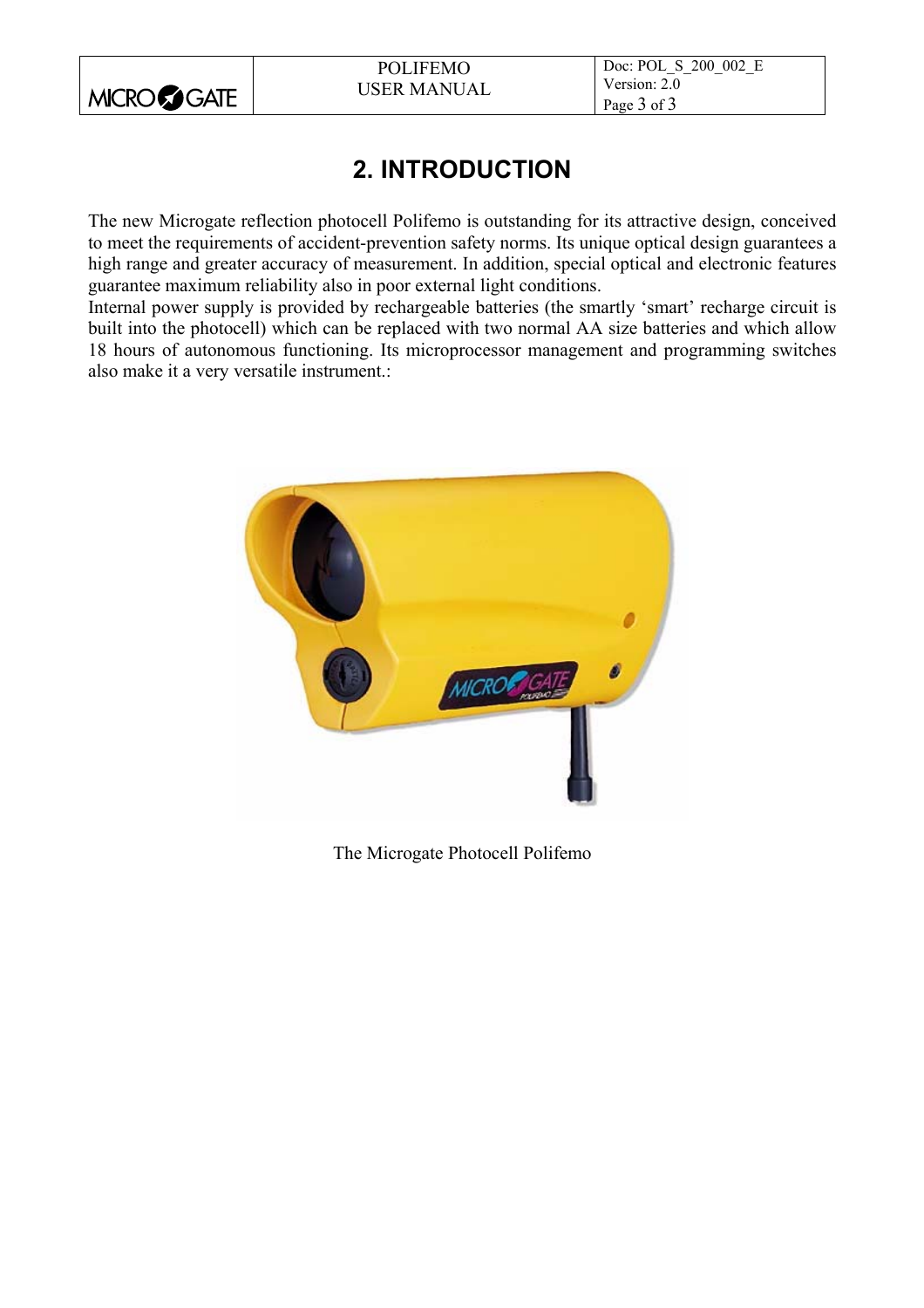|                      | <b>POLIFEMO</b>    | Doc: POL S 200 002 E |
|----------------------|--------------------|----------------------|
|                      | <b>USER MANUAL</b> | Version: 2.0         |
| <b>MICRO</b> SSIGATE |                    | Page 4 of 4          |

**3. POLIFEMO** 



**Figure 1** 

- **1. OUT: 6 pole Amphenol socket**
- **2. COM: Black banana socket**
- **3. OUT2: Green banana socket**
- **4. DIP-SWITCHES FOR SELECTING SETTINGS**
- **5. ON/OFF SWITCH**
- **6. RECHARGE SOCKET**
- **7. SIGNAL LED**
- **8. BALL-JOINT**
- **9. BATTERY COMPARTMENT**
- **10. LENSES**

## *3.1. CONFIGURATION DIP SWITCHES*

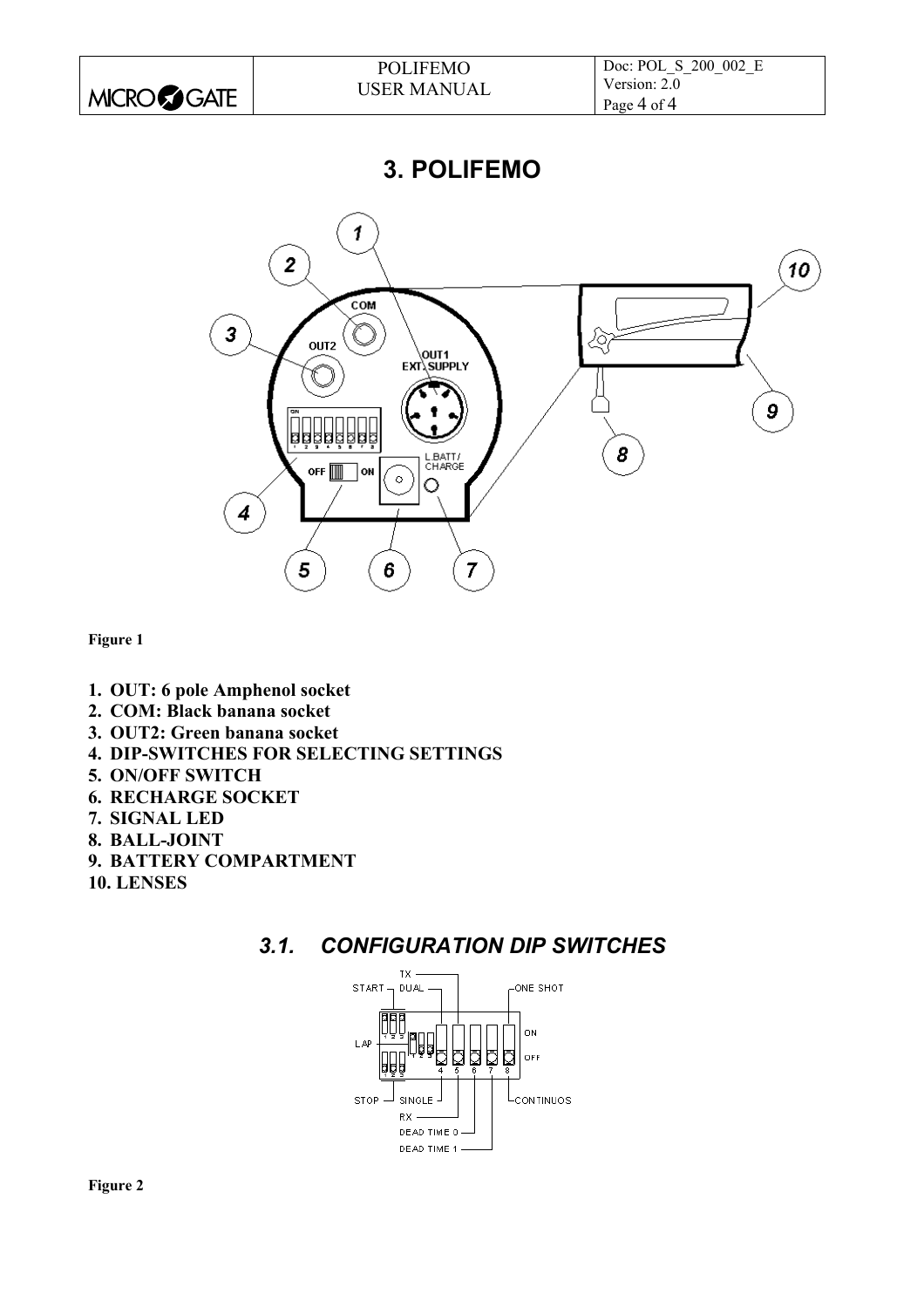

# **4. OPERATING MODES**

Depending on requirements, the Polifemo photocell can be used in two modes:

- reflection mode
- with facing photocells

Switch n° 5 determines functioning mode (OFF= reflection mode, ON= with facing photocells) while switch n° 4 determines which is the transmitter and which the receiver when two photocells are used (ON= Transmitter, OFF= Receiver).

• *reflection mode* (SW 5=OFF)

using a photocell and a reflector. The maximum working distance (between the photocell and the reflector) is about 30 meters.



- **Figure 3**
- *with facing photocells* (SW 5=ON)

using one photocell for transmission and one for reception. This mode is particularly useful if the photocells have to be positioned at a great distance from each other (the maximum distance is about 90m)



## *4.1. CENTERING*

Centering takes place in the following way: as soon as it has been switched on, the photocell emits a continuous BEEP. When the photocell is pointed at the reflector or the photocell which is transmitting (in dual mode), the BEEP stops, thus indicating that correct centering has been attained.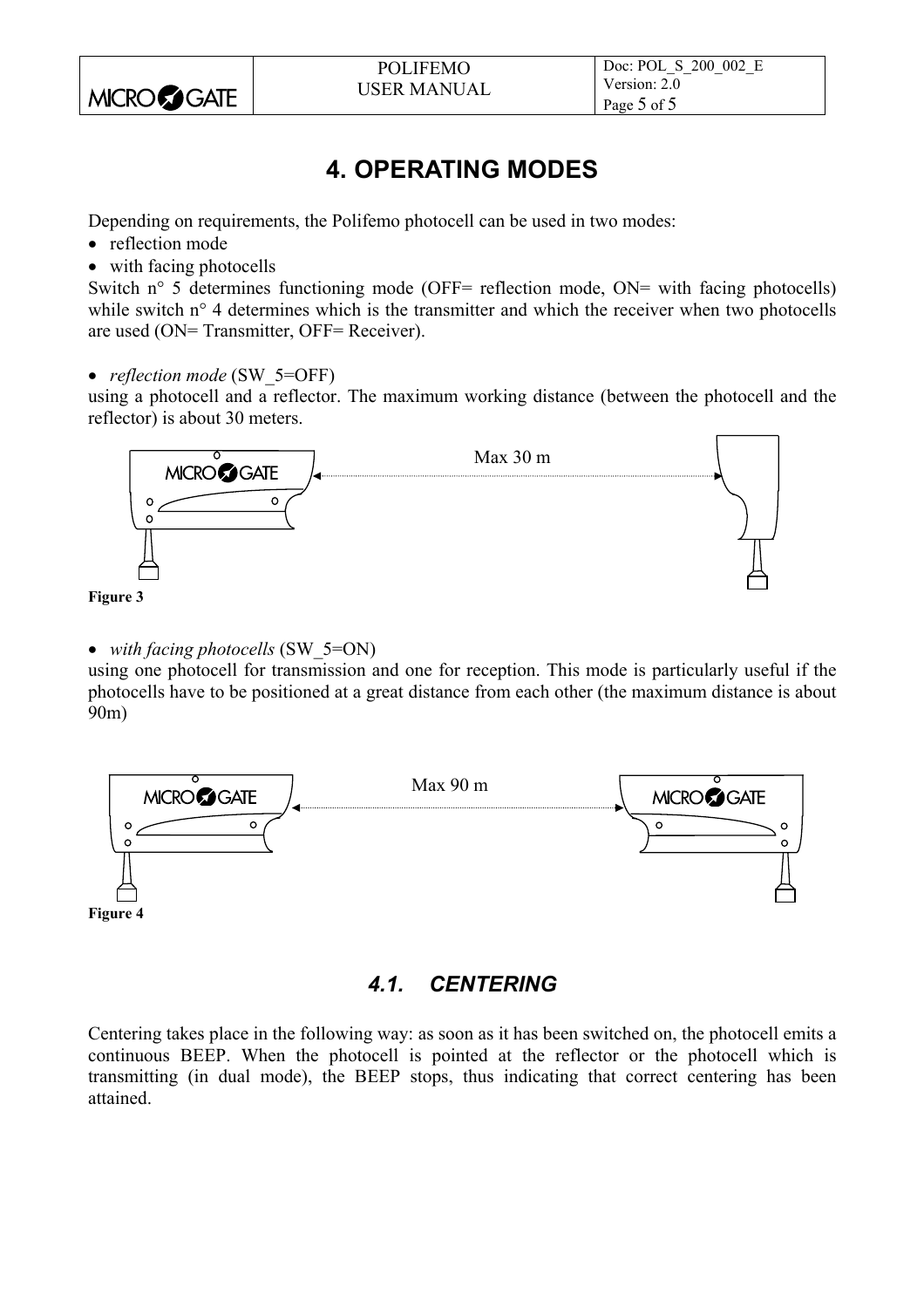

# **5. THE OUTPUTS**

The Polifemo photocell emits an output, a signal which is normally open and is brought to the reference level when the infrared beam is interrupted. In addition, the signal is duplicated, both on the 6 pole Amphenol socket (OUT1) and on the green banana jack (OUT2).

• *6 POLE Amphenol socket (OUT1)*

This type of connector is the standard Microgate connector and is always structured according to the following convention:

| Pole n° | <b>Description</b> |
|---------|--------------------|
|         | <b>START</b>       |
|         | $4 - 13V$          |
|         | <b>GND</b>         |
|         | <b>LAP</b>         |
|         | <b>STOP</b>        |
|         | Not Used           |



#### **Figure 5**

With the DIP SWITCHES 1, 2, 3 it is possible to select the line on which to send the signal emitted by the photocell

| <b>SWITCH1</b> | <b>SWITCH 2</b> | <b>SWITCH 3</b> | <b>LINE</b>  |
|----------------|-----------------|-----------------|--------------|
| ON             | ON              | ON              | <b>START</b> |
| <b>OFF</b>     | ON              | ON              | <b>LAP</b>   |
| ON             | <b>OFF</b>      | ON              | <b>LAP</b>   |
| <b>OFF</b>     | <b>OFF</b>      | ON              | <b>LAP</b>   |
| ON             | ON              | <b>OFF</b>      | <b>LAP</b>   |
| <b>OFF</b>     | ОN              | <b>OFF</b>      | <b>LAP</b>   |
| ÔN             | OFF             | <b>OFF</b>      | <b>LAP</b>   |
| OFF            | OFF             | <b>OFF</b>      | <b>STOP</b>  |

• *Banana jack output (OUT2 AND COM)*

The OUT2 output is completely uncoupled (optoinsulated) from the 6 pole output. This makes it possible to refer the signal (by means of the COM socket, BLACK banana jack) to any voltage, making the photocell compatible with every kind of timing device.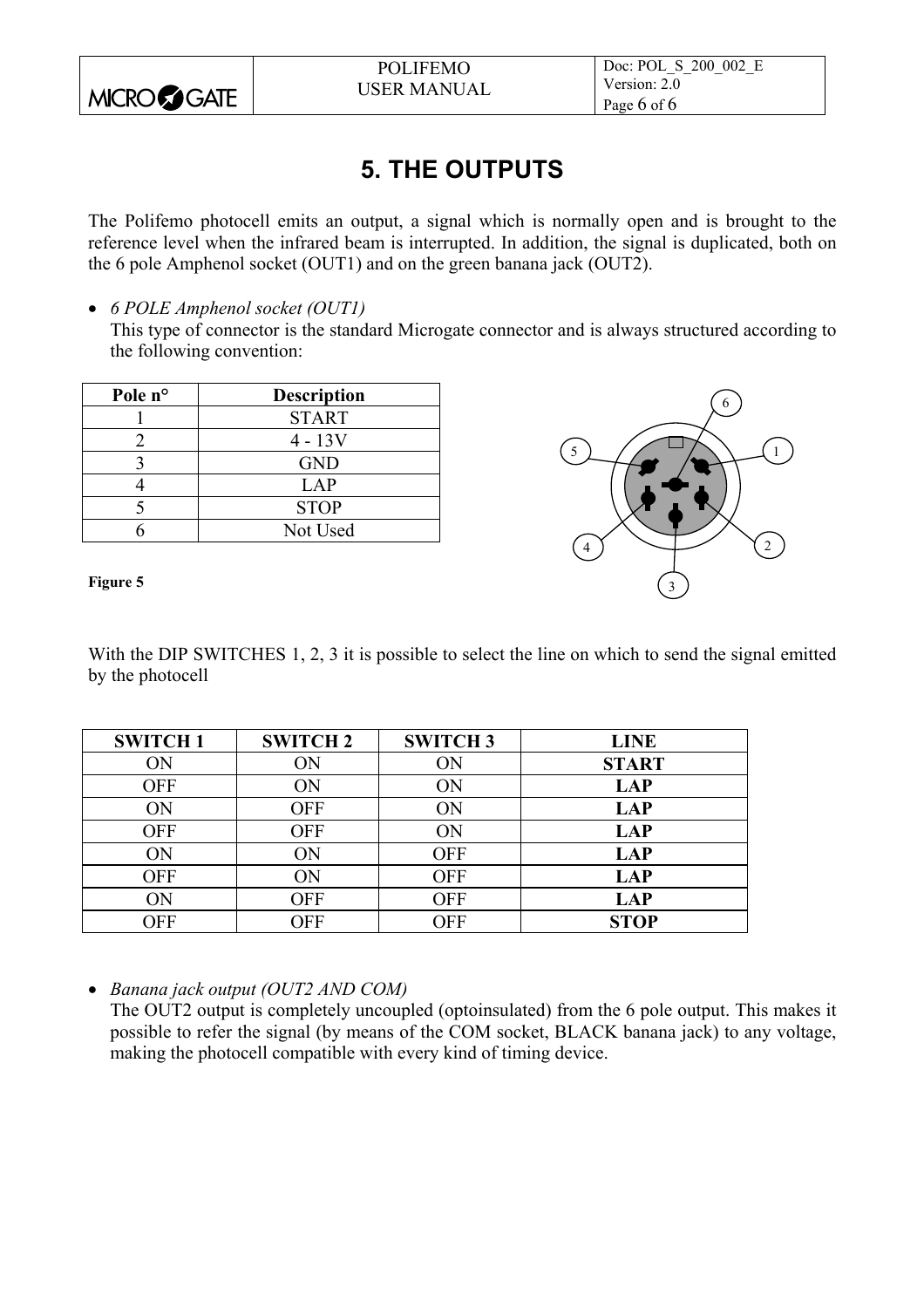|                    | <b>POLIFEMO</b>    | Doc: POL S 200 002 E |
|--------------------|--------------------|----------------------|
|                    | <b>USER MANUAL</b> | Version: 2.0         |
| <b>MICROCOGATE</b> |                    | Page 7 of 7          |

## *5.1. OUTPUT SIGNAL*

The output signal has a minimum duration of 3 hundredths of a second and has a constant delay relative to the event of a thousandth of a second. Of course the delay does not affect resolution, which for Polifemo is 125us (0.125 milliseconds). With switch n° 8, it is possible to select two different kinds of output signal behavior:

• *normal* (SW 8=OFF)

The output level passes from high to low (closing of contact) and is kept in this situation until the end of the interruption of the infrared beam.



• *monostable* (SW 8=ON)

The output level passes from high to low and is kept in this situation for 3 hundredths of a second, excluding the time during which the infrared beam is interrupted. This mode is particularly useful when it is necessary to acquire two or more signals on the same line without the danger of the permanent interruption of one of the photocells (e.g. a photocell not correctly centered) blocking the whole line permanently.

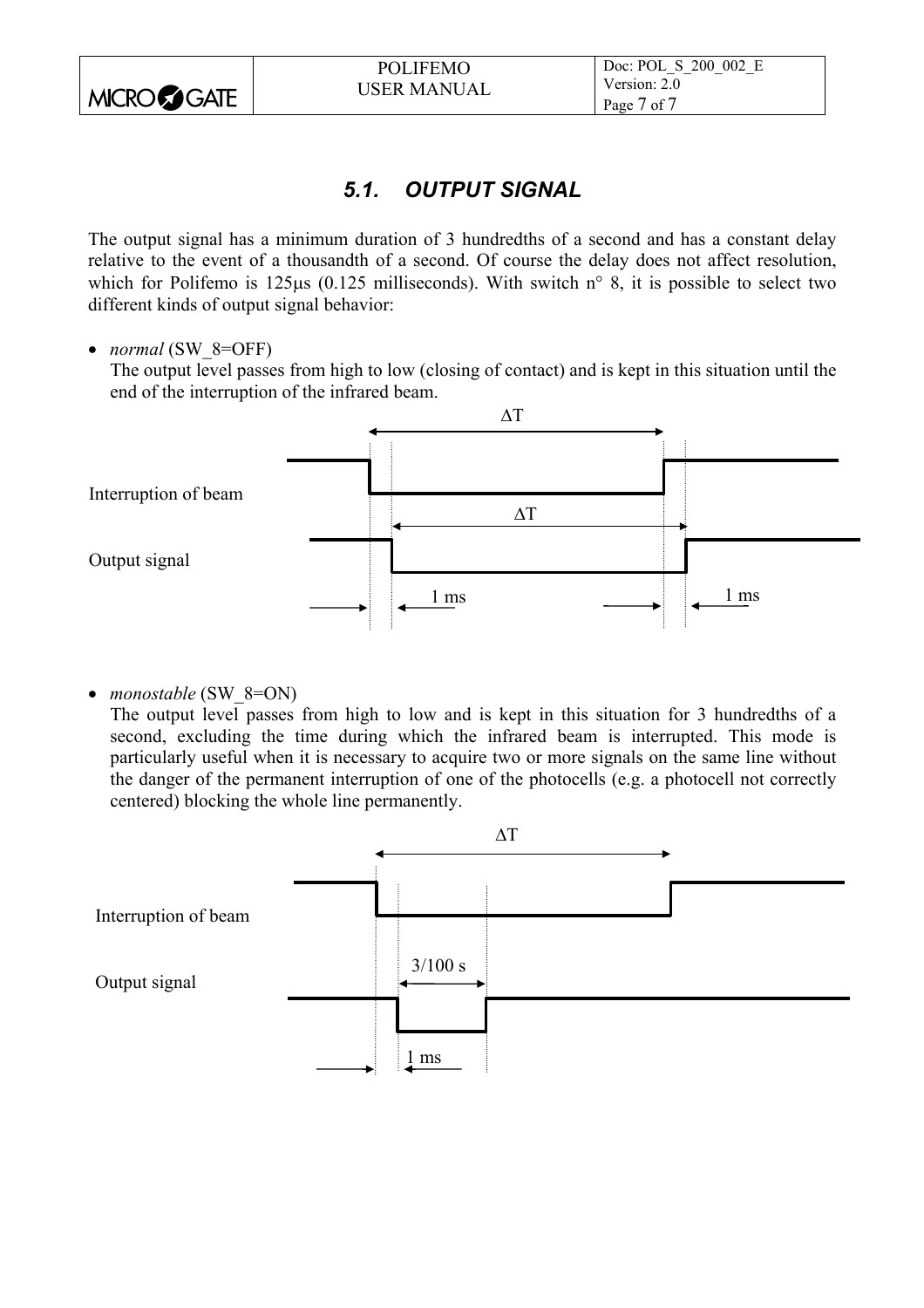

## *5.2. DEAD TIMES*

By using switches n° 6 and 7 it is possible to set dead times. In hardware mode, periods of time subsequent to an impulse are defined, within which no signal is accepted or valid. The selections possible are as follows:

| <b>SWITCH 6</b> | <b>SWITCH 7</b> | <b>DEAD TIME</b> |
|-----------------|-----------------|------------------|
| <b>OFF</b>      | OFF             | None (Default)   |
| ON              | ЭFF             | 0.2s             |
| <b>OFF</b>      | W               | 0.5s             |
| ON              | Ж               | $2\mathrm{s}$    |

Also in this case, the behavior of the output depends on the type of output set (normal or monostable).

• *normal* 



In the above example, a dead time  $T1$  has been set; the interruption of beam  $n^{\circ}$  1 is correctly ascribed to output signal A, subsequently interruption n° 2 does not cause any signal, as it has occurred within dead time T1; interruption n° 3 on the other hand, causes output B as it has taken place outside dead time T1.

• *monostable*

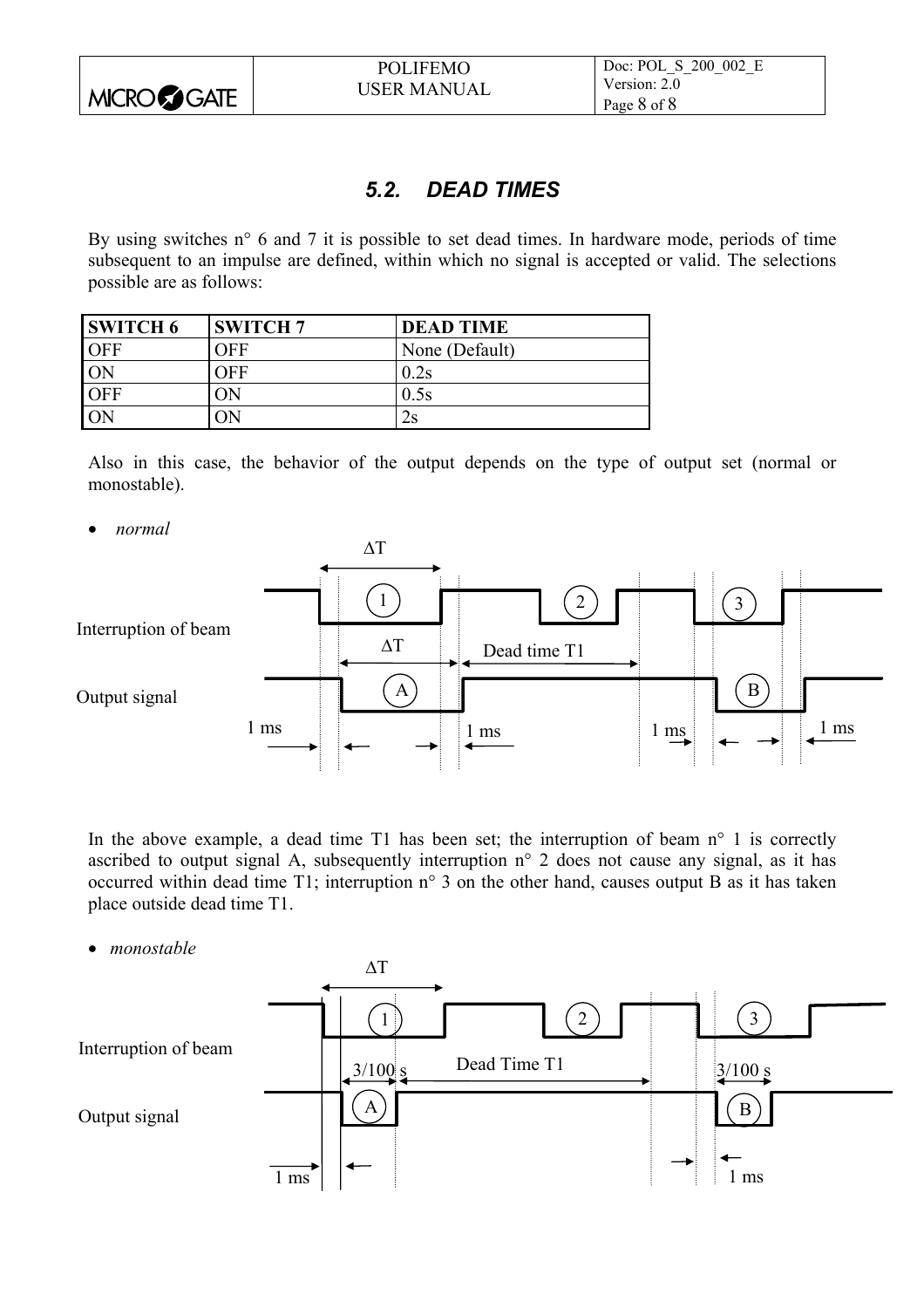|                   | <b>POLIFEMO</b>    | Doc: POL S 200 002 E |
|-------------------|--------------------|----------------------|
| <b>MICRO GATE</b> | <b>USER MANUAL</b> | Version: 2.0         |
|                   |                    | Page 9 of 9          |

The essential difference compared to the previous example lies in the fact that the dead time period is calculated from the end of the monostable impulse and not from the moment in which the line is emitted.

## **6. POWER SUPPLY**

The Polifemo photocell can be powered in 3 different ways:

- with batteries
- from recharge power source
- from external power source

Before continuing, it would be better to make clear what the various terms mean:

- batteries: Size AA batteries, both rechargeable and non-rechargeable types; *rechargeable:* both NiCd and NiMH 1.2V *non-rechargeable:* Alkaline 1.5V
- recharge power source: power applied to recharge jack (see fig 1 n° 6). Voltage must be between 8V and 13V (we strongly advise you not to use voltages above 13V; for higher voltages a security mechanism - varistor – breaks the supply circuit. The circuit is restored when voltage has returned within the operative range).
- external power source: power supplied to the photocell by means of the 6 pole Amphenol socket (fig 1 n° 1). Voltage must be between 5V and 13V. Also in this case there is a safety mechanism like the one for the recharge power source.

Polifemo can manage all three types of power supply contemporaneously. If the photocell is on and powered from an external power source or from a recharge power source, the batteries are protected by using 'external' power sources; moreover, if recharge power is sufficient, the batteries are kept charged by a recharge current with an appropriate duty cycle.

## *6.1. RECHARGE MANAGEMENT*

Recharging of Polifemo's batteries can only take place with the photocell switched off, and is managed intelligently by the microprocessor built into the photocell. The standard procedure requires unloading of the batteries and then complete recharging. Recharging begins after plugging in a supply jack with a high enough voltage (Vch>8V) with the photocell switched off. The steps carried out by the program which manages recharging are as follows:

| <b>STEP</b> | <b>ACTIONS</b>             | <b>LED</b>        | <b>DURATION</b>                                      | <b>POSSIBLE ANOMALIES</b>                                                     |
|-------------|----------------------------|-------------------|------------------------------------------------------|-------------------------------------------------------------------------------|
|             | Checking of<br>presence of | Continuous<br>red | 1 minute                                             | Presence of non-rechargeable<br>batteries                                     |
|             | rechargeable<br>batteries  |                   |                                                      |                                                                               |
|             | Battery discharge          | Continuous<br>red | variable according<br>to previous state of<br>charge | Batteries removed or reach<br>dangerous voltage levels (faulty)<br>batteries) |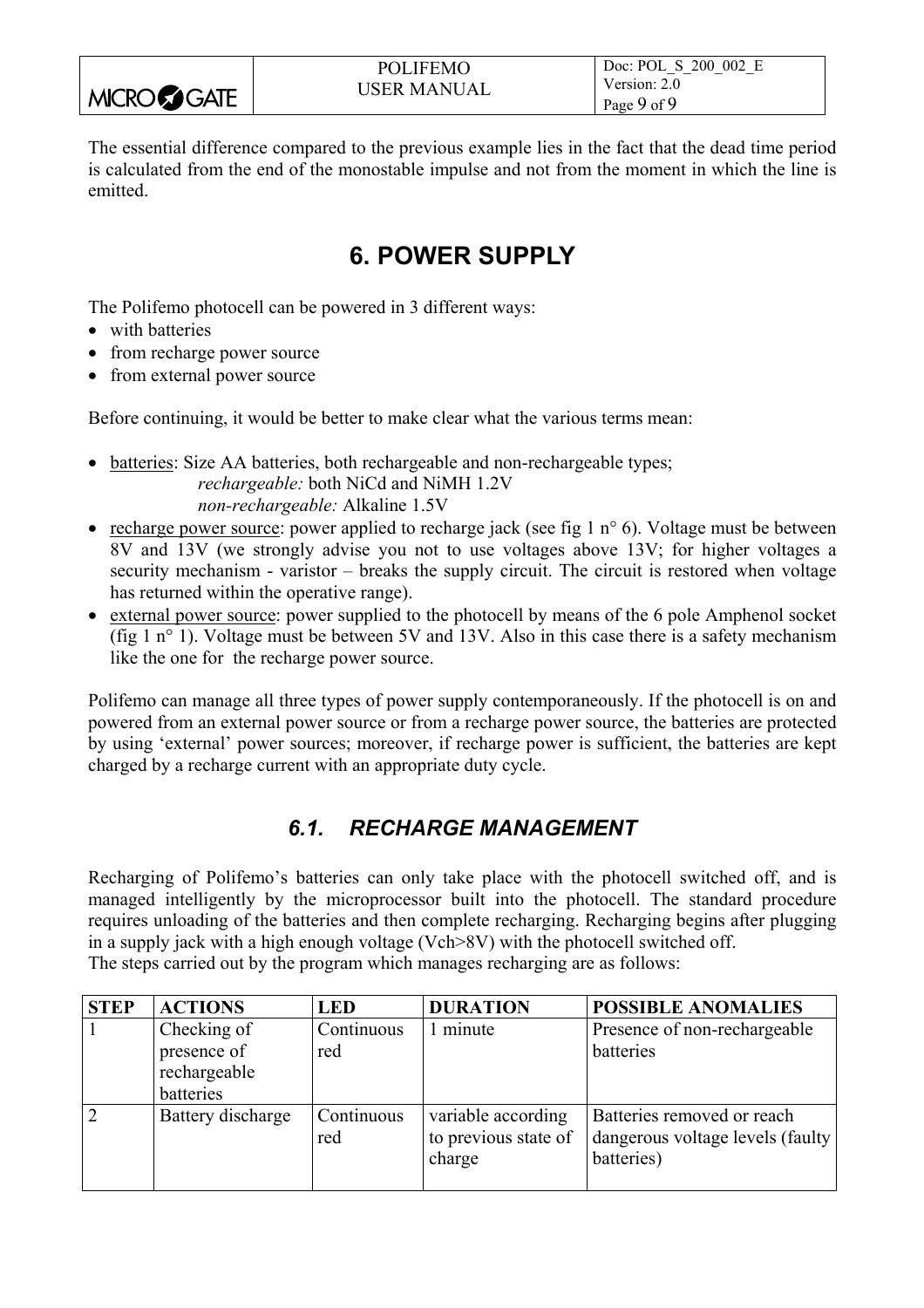|                      | <b>POLIFEMO</b>    | Doc: POL S 200 002 E |
|----------------------|--------------------|----------------------|
|                      | <b>USER MANUAL</b> | Version: 2.0         |
| <b>MICRO</b> SSIGATE |                    | Page $10$ of $10$    |

|   | Battery recharge                                            | <b>Blinking</b><br>green | 7 hours | Batteries removed or reach<br>dangerous voltage levels (faulty)<br>batteries) |
|---|-------------------------------------------------------------|--------------------------|---------|-------------------------------------------------------------------------------|
| 4 | End of recharge<br>and maintenance of green<br>charge level | Continuous               |         |                                                                               |

Switching on the photocell or lack of recharge voltage result in interruption of the recharge procedure.

### **6.1.1. IMMEDIATE RECHARGE**

If immediate battery recharge is required without first discharging the batteries, put the switch (Figure 2 n° 5) to ON for an instant and return rapidly to OFF. The recharge management program will not first discharge the batteries (steps 3 and 4)

Only in exceptional circumstances should the batteries be recharged straightaway without being first discharged as this shortens their life.

### **6.1.2. ANOMALIES**

Any anomalies occurring during the recharge procedure are signalled by slow blinking of the red LED and the sound signal BOOP-pause-BOOP. When an anomaly is detected, the recharge cycle is interrupted.